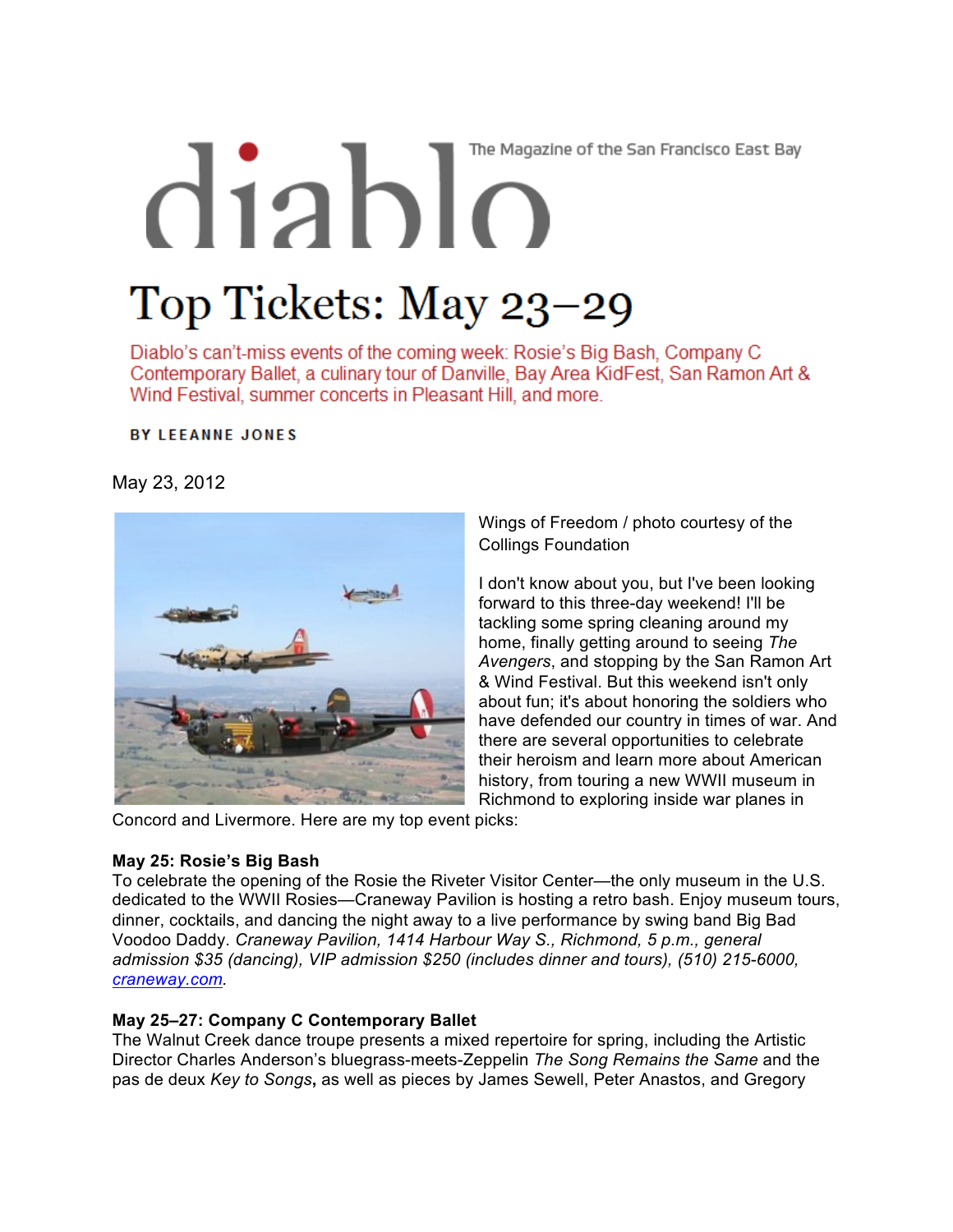Dawson. *Lesher Center for the Arts, 1601 Civic Dr., Walnut Creek, times vary, \$23–\$45, (925) 943-7469, tickets: lesherartscenter.org, more info: companycballet.org.*



# **Company C Contemporary Ballet / photo by Rosalie O'Connor**

## **May 26: Simply Delicious Danville**

Taste the bounty of Danville at this self-guided, open house–style tour of restaurants and boutiques. Each participating business will host demonstrations and tastings offering everything from wine to chocolate to small plates. *Downtown Danville, 10 a.m.–3 p.m., \$48, (925) 314-3369, simplydeliciousdanville.com.*

## **May 26–28: Bay Area KidFest**

The whole family will enjoy this three-day festival featuring live entertainment, arts and crafts, games, police K-9 team and firemen meet-and-greets, and bounce houses. New this year is a shark encounter show and mural painting. Proceeds benefit the Food Bank of Contra Costa and Solano. *Mt. Diablo High School, 2450 Grand St., Concord, 10 a.m.–6 p.m., \$5–\$6 (\$1 off with donation of canned food), (925) 671-3287, kidfestconcord.com.*

#### **May 26–TBD: Earthquake**

Get to the bottom of why the earth shimmies and shakes at this educational exhibit featuring an earthquake simulator, planetarium show about the San Andreas fault, preparedness activities, and a herd of ostriches. (You'll have to see the exhibit to learn about the big bird's connection to earthquakes!) *California Academy of Sciences, 55 Music Concourse Dr. (in Golden Gate Park), San Francisco, \$19–\$30, (415) 379-8000, calacademy.org.*

#### **May 27–28: San Ramon Art & Wind Festival**

As its name implies, this annual festival celebrates art (with 200 arts and crafts booths, and live music and dancing on three stages) and wind (with a hot air balloon launch and kite-flying demonstrations), plus food and drinks sold by local nonprofits. *San Ramon Central Park, 12501 Alcosta Blvd., San Ramon, 10 a.m.–5 p.m., free, ci.san-ramon.ca.us.*